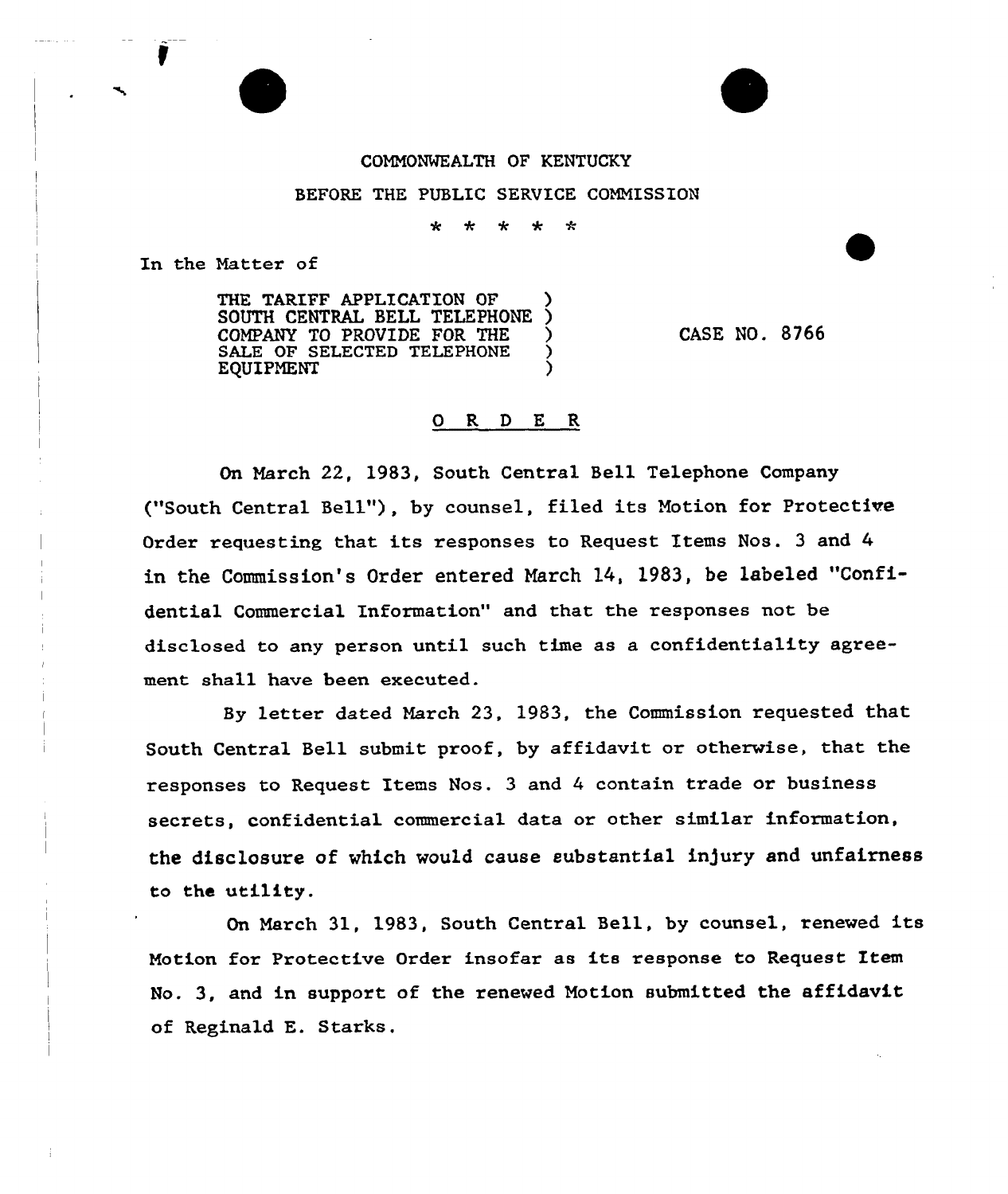The Commission, having considered the Notion, affidavit, and being advised, HEREBY ORDERS that the Motion be and it hereby is sustained.

IT IS FURTHER ORDERED That documents filed in response to Request Item No. 3, when received, be labeled "Confidential Commercial Information," and shall not be disclosed to any person until such time as a confidentiality agreement shall have been executed. Access to said materials shall be for use in this proceeding only and for no other purpose. Any party to this proceeding who desires access to the information referred to shall file an appropriate motion with the Commission with notice to South Central Bell and shall execute a confidentiality agreement. If South Central Bell objects to the release of any information to <sup>a</sup> party who has made such <sup>a</sup> motion, it shall set forth specific reasons for its objections in a written response filed with the Commission within <sup>5</sup> days after receipt of the motion.

IT IS FURTHER ORDERED That confidential materials furnished pursuant to the Commission's Order shall be retained by the Commission under appropriate security until termination of this proceeding at which time the original and all copies shall be returned to South Central Bell or destroyed unless such materials shall be deemed by the Commission to be necessary for its continuing jurisdiction over South Central Bell. Xn such event, the documents may be ratained by the Commission under appropriate security.

 $\overline{2}$